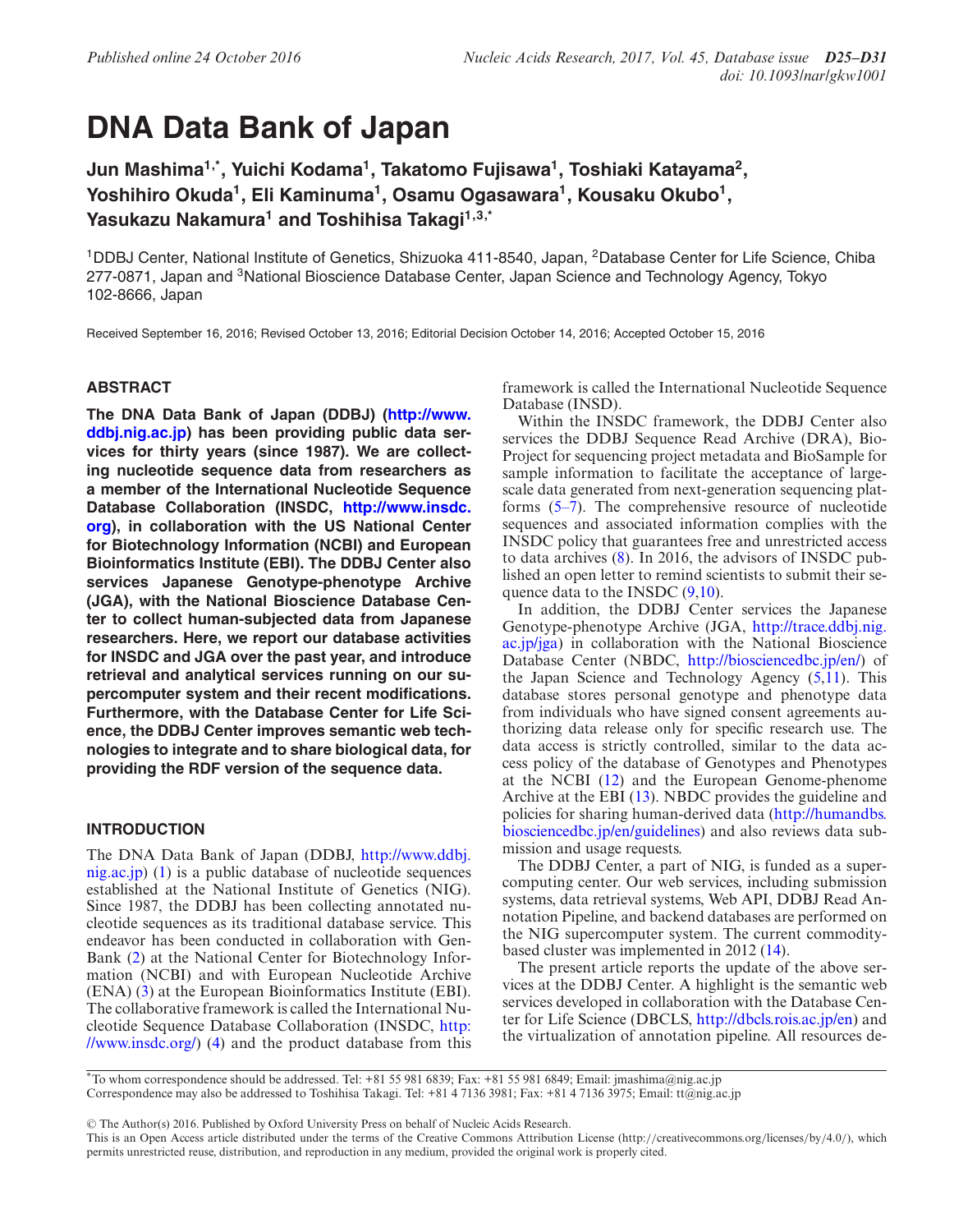scribed here are available from <http://www.ddbj.nig.ac.jp> [and most of the archival data can be downloaded at](ftp://ftp.ddbj.nig.ac.jp) ftp: //ftp.ddbj.nig.ac.jp.

## **THE DDBJ ARCHIVAL DATABASES**

### **Data contents: traditional DDBJ and the DRA**

In 2015, most of nucleotide data directly submitted to the DDBJ (3826 times; 75.3%) were made by Japanese research groups, with the remainder originating from Iran (238 times; 4.7%), India (188 times; 3.7%), Thailand (154 times; 3.0%), China (111 times; 2.2%), and other countries and regions (563 times; 11.1%).

Between June 2015 and May 2016, the DDBJ periodical release increased by 10 317 427 entries and 20 978 161 726 base pairs. The periodical release does not include wholegenome shotgun (WGS), large parts of transcriptome shotgun assembly (TSA) or third party data (TPA) files [\(15\)](#page-5-0). The DDBJ has continuously distributed sequence data in published patent applications from the Japan Patent Office (JPO, [http://www.jpo.go.jp\)](http://www.jpo.go.jp) and the Korean Intellectual Property Office (KIPO, [http://www.kipo.go.kr/en\)](http://www.kipo.go.kr/en). The JPO directly transferred its data to the DDBJ, whereas the KIPO transferred its data via an arrangement with the Korean Bioinformation Center. The DDBJ contributed 19.20% of the entries and 12.84% of the total base pairs added to the core nucleotide data of the INSD. A detailed statistical breakdown of the number of records is [shown on the DDBJ homepage \(http://www.ddbj.nig.ac.jp/](http://www.ddbj.nig.ac.jp/breakdown_stats/prop_ent-e.html) breakdown stats/prop ent-e.html). In addition to the above data, the DDBJ has released a total of 11 909 516 WGS entries (1694 genomes), 1 505 087 contig/constructed (CON) entries, 1 313 171 TSA entries (18 projects), 786 TPA entries, 6374 TPA-WGS entries (one genome) and 1272 TPA-CON entries as of 27 May 2016.

In the period between June 2015 and May 2016, nextgeneration sequencing data of 23,974 runs have been registered to the DRA.

Notable datasets released from the DDBJ sequence databases are listed in Table [1.](#page-2-0) In particular, we accepted and released the latest sequence data of the reference genome of rice [\(16\)](#page-5-0), with the annotation performed by the Rice Annotation Project [\(17\)](#page-5-0) that has been anticipated by many researchers.

## **Japanese genotype-phenotype archive**

The JGA is a permanent archiving service for genotype and phenotype data of human individuals [\(11\)](#page-5-0). The JGA accepts data that are de-identified by submitters. Upon submission, the JGA team will archive the original data files in encrypted form in the secure database. As of 1 September 2016, the JGA has archived 57 studies (23.5 TB) of individual-level human datasets submitted by Japanese researchers. Archived studies include 'development of molecular targeted therapy for small cell lung cancer by comprehensive genome analysis' [\(18\)](#page-5-0), 'transcriptome analysis of adolescents and young adults with Acute Lymphoblastic Leukemia' [\(19\)](#page-5-0) and 'Japanese Alzheimer's disease neuroimaging initiative' [\(20\)](#page-5-0). Submission of these studies has

been reviewed and approved by the Data Access Committee at the NBDC. The summaries of 37 studies are avail[able to the public both on the JGA \(https://ddbj.nig.ac.](https://ddbj.nig.ac.jp/jga/viewer/view/studies) [jp/jga/viewer/view/studies\) and NBDC \(http://humandbs.](http://humandbs.biosciencedbc.jp/en/data-use/all-researches) biosciencedbc.jp/en/data-use/all-researches) websites. To access individual-level data of these public studies, users are required to apply data access requests to the NBDC [\(http://humandbs.biosciencedbc.jp/en/data-use\)](http://humandbs.biosciencedbc.jp/en/data-use). The DAC ensures that the stated research purposes are compatible with participant consent and that the principal investigator and institution will abide by the NBDC guideline and the specific terms and conditions imposed to a given dataset. Once access has been granted by DAC, datasets with access permission can be downloaded with a secure software tool. It is required for users to establish a secure computing facility for local use of the downloaded data according to the NBDC security guideline.

### **DDBJ SYSTEM UPDATE**

## **Update registration systems for the DDBJ traditional assembled sequence archives**

We provide two systems for data submission to the traditional DDBJ database: (i) the Nucleotide Sequence Submission System (NSSS; 5) and (ii) the Mass Submission System (MSS; [21\)](#page-5-0). The NSSS is an interactive application facilitating the entry of all items via a web-based form, [http://www.ddbj.nig.ac.jp/sub/websub-e.html.](http://www.ddbj.nig.ac.jp/sub/websub-e.html) The MSS is [a procedure to directly send large data files,](http://www.ddbj.nig.ac.jp/sub/mss_flow-e.html) http://www. ddbj.nig.ac.jp/sub/mss\_flow-e.html. Both systems were enhanced to apply the new rules of feature and qualifier usages (see http://www.ddbj.nig.ac.jp/insdc/icm2015-e. [html#ft\). As mentioned above, the data volume of TSA sub](http://www.ddbj.nig.ac.jp/insdc/icm2015-e.html#ft)missions to the DDBJ was dramatically increased, with individual submissions of 100 000 sequences. Therefore, we decided to improve the DDBJ accession number assignment system to accept such bulk TSA submissions. Since October 2015, the DDBJ has assigned accession numbers with four letter prefixes for TSA data submitted to the DDBJ, similar to the WGS data. During November 2015, the DDBJ released TSA data with a four letter prefix IAAA (IAAA01000001–IAAA01132843) for the first time (Table [1](#page-2-0)[\). See also the anonymous FTP site of TSA data,](ftp://ftp.ddbj.nig.ac.jp/ddbj_database/tsa/) ftp: //ftp.ddbj.nig.ac.jp/ddbj database/tsa/.

### **Sequence analytical services**

*The NIG supercomputer as a sequence analytical platform.* The DDBJ Center operates the NIG supercomputer which specializes in analysis of large-scale sequence data. The NIG supercomputer offers computational infrastructure for the construction of DDBJ databases and analysis services, and provides researchers with a large-scale data analysis and supercomputing environment. The NIG supercomputer is currently composed of two computer systems: (i) the Phase 1 system which was introduced in 2012 and (ii) the Phase 2 system which went into production in 2014. The Phase 1 system consists of calculation nodes for generalpurpose (352 thin-nodes, each with 64 GB memory; Intel Xeon E5-2670 5632 cores, 117.14 Tflops peak performance of CPUs in total) and memory-intensive tasks, including *de*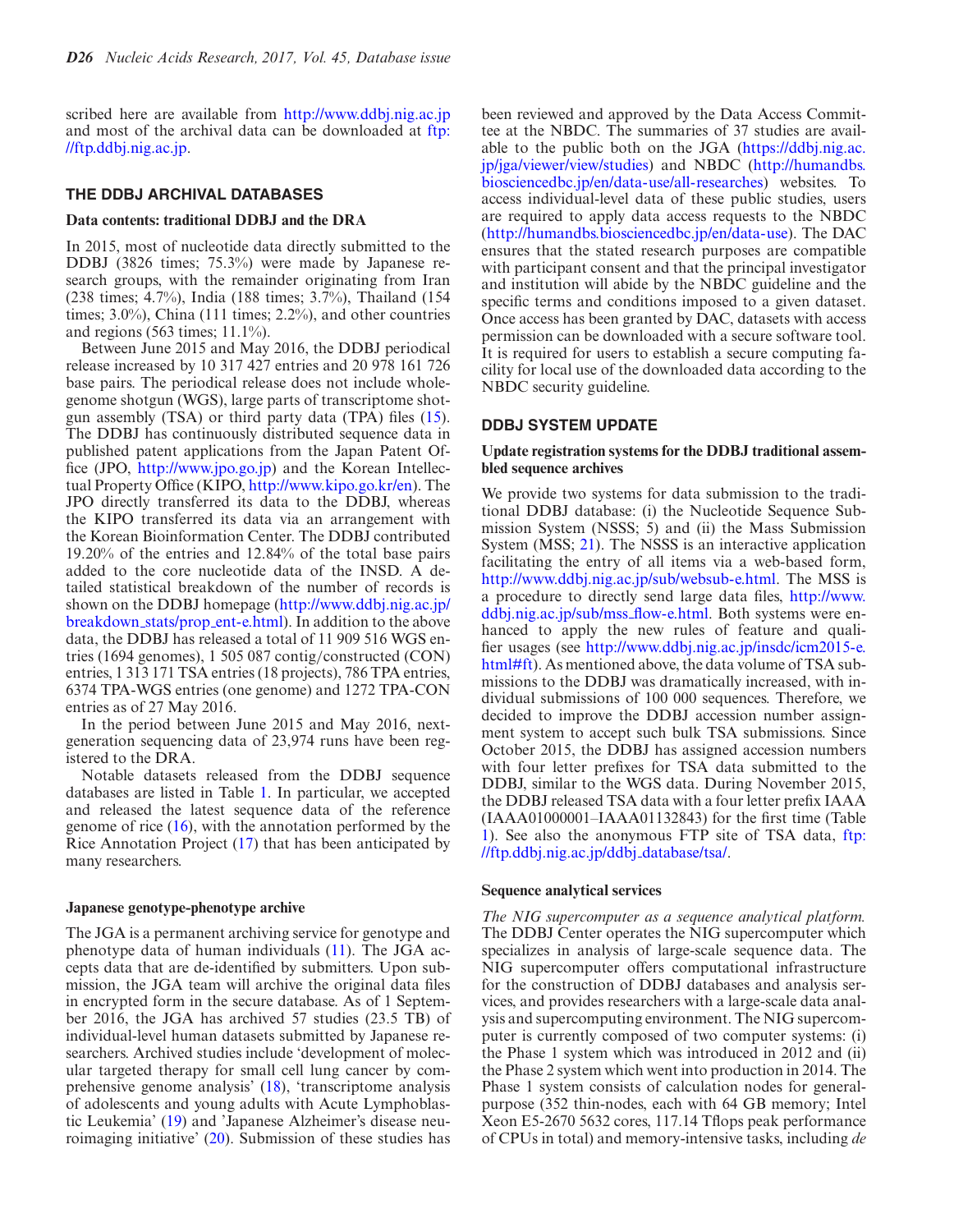| Data type     | Organism                                                                    | Accession numbers for annotated sequences (number of<br>entries)                                             | Accession numbers for raw reads                                    |
|---------------|-----------------------------------------------------------------------------|--------------------------------------------------------------------------------------------------------------|--------------------------------------------------------------------|
| Genome        | Radish (Raphanus sativus cv. Aokubi S-h)                                    | WGS: BAOO01000001-BAOO01072909 (72 909 entries)                                                              | DRR012610-DRR012624                                                |
|               |                                                                             | scaffold CON: DF196826-DF236948 (40,123 entries)                                                             |                                                                    |
|               | Soybean (Glycine max cv. Enrei)                                             | BBNX02000001-BBNX02108601 (108 601 entries)                                                                  | DRR021740-DRR021744                                                |
|               | Common marmoset (Callithrix jacchus)                                        | WGS: BBXK01000001-BBXK01109198 (109 198 entries)<br>scaffold CON: DG000097-DG000120 (24 entries) GSS:        | DRR036754-DRR036764                                                |
|               |                                                                             | LB274659-LB427105 (152 447 entries)                                                                          |                                                                    |
|               | Rice (Oryza sativa Japonica Group cv.                                       | chromosome: AP014957-AP014968 (12 entries) unanchored:                                                       | n/a                                                                |
|               | Nipponbare)                                                                 | AP014969-AP015011 (43 entries)                                                                               |                                                                    |
|               | Hawaiian acornworm (Ptychodera flava)                                       | WGS: BCFJ01000001-BCFJ01317432 (317 432 entries)                                                             | DRR027930-DRR027956                                                |
|               | Azuki bean (Vigna angularis var. angularis)                                 | scaffold CON: LD342582-LD560836 (218 255 entries)<br>chromosome: AP015034-AP015044 (11 entries) scaffold:    | DRR031705 DRR031878-DRR031883                                      |
|               |                                                                             | AP015045-AP017294 (2,250 entries)                                                                            | DRR032984-DRR033067                                                |
|               | Taiwan habu (Protobothrops mucrosquamatu)                                   | WGS: BCNE010000001-BCNE011421934 (1 421 934 entries)                                                         | DRR049668, DRR049669                                               |
|               |                                                                             | WGS: BCNE02000001-BCNE02167851 (167 851 entries)                                                             | DRR049668, DRR049669                                               |
|               |                                                                             | scaffold CON: LD636650-LD688929 (52 280 entries)                                                             |                                                                    |
|               | Acropora digitifera                                                         | WGS: BACK02000001-BACK02054400 (54 400 entries)<br>scaffold CON: DF970692-DF973111 (2420 entries)            | DRR001380-DRR001433                                                |
|               | Zoysia japonica cv. Nagirizaki                                              | WGS: BCLF01000001-BCLF01011786 (11 786 entries)                                                              | DRR047281-DRR047283, DRR047291                                     |
|               | Zoysia matrella cv. Wakaba                                                  | WGS: BCLG01000001-BCLG01013609 (13 609 entries)                                                              | DRR047287, DRR047289                                               |
|               | Zoysia pacifica cv. Zanpa                                                   | WGS: BCLH01000001-BCLH01011428 (11 428 entries)                                                              | DRR047288, DRR047290                                               |
|               | A bacterium that degrades and assimilates PET,                              | WGS: BBYR01000001-BBYR01000227 (227 entries)                                                                 | n/a                                                                |
|               | Ideonella sakaiensis<br>Luminous mushroom (Mycena chlorophos)               | WGS: BAYG01000001-BAYG01025660 (25 660 entries)                                                              | DRR018497-DRR018504                                                |
|               |                                                                             | scaffold CON: DF837679-DF850034 (12 356 entries)                                                             |                                                                    |
|               | Ohi'a lehua (Metrosideros polymorpha var.                                   | WGS: BCNH01000001-BCNH01036376 (36 376 entries)                                                              | n/a                                                                |
|               | glaberrima)                                                                 |                                                                                                              |                                                                    |
|               | Matsutake (Tricholoma matsutake)                                            | WGS: BDDP01000001-BDDP01088884 (88 884 entries)                                                              | n/a                                                                |
|               | Common buckwheat (Fagopyrum esculentum)                                     | WGS: BCYN01000001-BCYN01387594 (387 594 entries)<br>WGS: BDDV01000001-BDDV01010694 (10 694 entries)          | DRR046985-DRR046993                                                |
| Transcriptome | Mushroom (Hypsizygus marmoreus)<br>Radish (Raphanus sativus cv. Aokubi S-h) | n/a                                                                                                          | n/a<br>DRR010353-DRR010355                                         |
|               |                                                                             |                                                                                                              | DRR014743-DRR014781                                                |
|               | Soybean (Glycine max cv. Enrei)                                             | n/a                                                                                                          | DRR031435                                                          |
|               | Common house spider (Parasteatoda tepidariorum)                             | IAAA01000001-IAAA01132843 (132 843 entries)                                                                  | DRR047015-DRR047017                                                |
|               | Ayu (Plecoglossus altivelis altivelis)                                      | thrombocyte LA715952-LA738445 (22 494 entries) neutrophil<br>LA738446-LA761178 (22 733 entries) B lymphocyte | DRR024801 DRR025094 DRR024802                                      |
|               |                                                                             | LA761179-LA777683 (16 505 entries)                                                                           |                                                                    |
|               | Taiwan habu (Protobothrops mucrosquamatu)                                   | IAAC01000001-IAAC01112307 (112 307 entries)                                                                  | DRR049635-DRR049665                                                |
|               | California harvester ant (Pogonomyrmex                                      | IAAD01000001-IAAD01311730 (311 730 entries)                                                                  | DRR048539-DRR048582                                                |
|               | californicus)                                                               |                                                                                                              |                                                                    |
|               | Ant (Formica aquilonia)<br>Ant (Formica cinerea)                            | LH381539-LH513652 (132 114 entries)<br>LH513653-LH652103 (138 451 entries)                                   | DRR042077-DRR042082 (DRA003820)<br>DRR042083-DRR042088 (DRA003820) |
|               | Ant (Formica exsecta)                                                       | LH652104-LH973351 (321 248 entries)                                                                          | DRR042089-DRR042092 (DRA003820)                                    |
|               | Ant (Formica fusca)                                                         | LI000001-LI121692 (121 692 entries)                                                                          | DRR042093-DRR042098 (DRA003820)                                    |
|               | Ant (Formica pratensis)                                                     | LI121693-LI219804 (98 112 entries)                                                                           | DRR042099-DRR042104 (DRA003820)                                    |
|               | Ant (Formica pressilabris)                                                  | LI219805-LI349988 (130 184 entries)                                                                          | DRR042105-DRR042110 (DRA003820)                                    |
|               | Ant (Formica truncorum)<br>Ant (Lasius neglectus)                           | LI349989-LI476587 (126 599 entries)<br>LI476588-LI563515 (86 928 entries)                                    | DRR042111-DRR042116 (DRA003820)<br>DRR042123-DRR042128 (DRA003820) |
|               | Ant (Lasius turcicus)                                                       | LI563516-LI670604 (107 089 entries)                                                                          | DRR042129-DRR042134 (DRA003820)                                    |
|               | Ant (Linepithema humile)                                                    | LI670605-LI795928 (125 324 entries)                                                                          | DRR042117-DRR042122 (DRA003820)                                    |
|               | Ant (Monomorium chinense)                                                   | LI795929-LI926639 (130 711 entries)                                                                          | DRR042135-DRR042140 (DRA003820)                                    |
|               | Ant (Monomorium pharaonis)                                                  | LJ000001-LJ120855 (120 855 entries)                                                                          | DRR042141-DRR042146 (DRA003820)                                    |
|               | Ant (Myrmica rubra)<br>Ant (Myrmica ruginodis)                              | LJ120856-LJ206166 (85 311 entries)<br>LJ206167-LJ284088 (77 922 entries)                                     | DRR042147-DRR042152 (DRA003820)<br>DRR042153-DRR042158 (DRA003820) |
|               | Ant (Myrmica sulcinodis)                                                    | LJ284089-LJ356044 (71 956 entries)                                                                           | DRR042159-DRR042164 (DRA003820)                                    |
|               | Red fire ant (Solenopsis invicta) monogynous                                | LJ356045-LJ530869 (174 825 entries)                                                                          | DRR042165-DRR042170 (DRA003820)                                    |
|               | Red fire ant (Solenopsis invicta) polygynous                                | LJ530870-LJ707314 (176 445 entries)                                                                          | DRR042171-DRR042176 (DRA003820)                                    |
|               | Tausch's goatgrass (Aegilops tauschii)                                      | Strain AT76: IAAN01000001-IAAN01045723 (45 723 entries)                                                      | DRR058959                                                          |
|               |                                                                             | Strain KU-2003: IAAO01000001-IAAO01055813 (55 813<br>entries)                                                | DRR058960                                                          |
|               |                                                                             | Strain KU-2025: IAAP01000001-IAAP01033680 (33 680)                                                           | DRR058961                                                          |
|               |                                                                             | entries)                                                                                                     |                                                                    |
|               |                                                                             | Strain KU-2075: IAAQ01000001-IAAQ01065447 (65 447                                                            | DRR058962                                                          |
|               |                                                                             | entries)<br>Strain KU-2078: IAAR01000001-IAAR01060884 (60 884                                                | DRR058963                                                          |
|               |                                                                             | entries)                                                                                                     |                                                                    |
|               |                                                                             | Strain KU-2087: IAAS01000001-IAAS01065827 (65 827                                                            | DRR058964                                                          |
|               |                                                                             | entries)                                                                                                     |                                                                    |
|               |                                                                             | Strain KU-2093: IAAT01000001-IAAT01053474 (53 474                                                            | DRR058965                                                          |
|               |                                                                             | entries)<br>Strain KU-2124: IAAU01000001-IAAU01060479 (60 479                                                | DRR058966                                                          |
|               |                                                                             | entries)                                                                                                     |                                                                    |
|               |                                                                             | Strain KU-2627: IAAV01000001-IAAV01060547 (60 547                                                            | DRR058967                                                          |
|               |                                                                             | entries)                                                                                                     |                                                                    |
|               |                                                                             | Strain PI499262: IAAW01000001-IAAW01055848 (55 848                                                           | DRR058968                                                          |
|               |                                                                             | entries)                                                                                                     |                                                                    |

<span id="page-2-0"></span>**Table 1.** List of notable data sets released from the DNA Data Bank of Japan (DDBJ) sequence databases from June 2015 to May 2016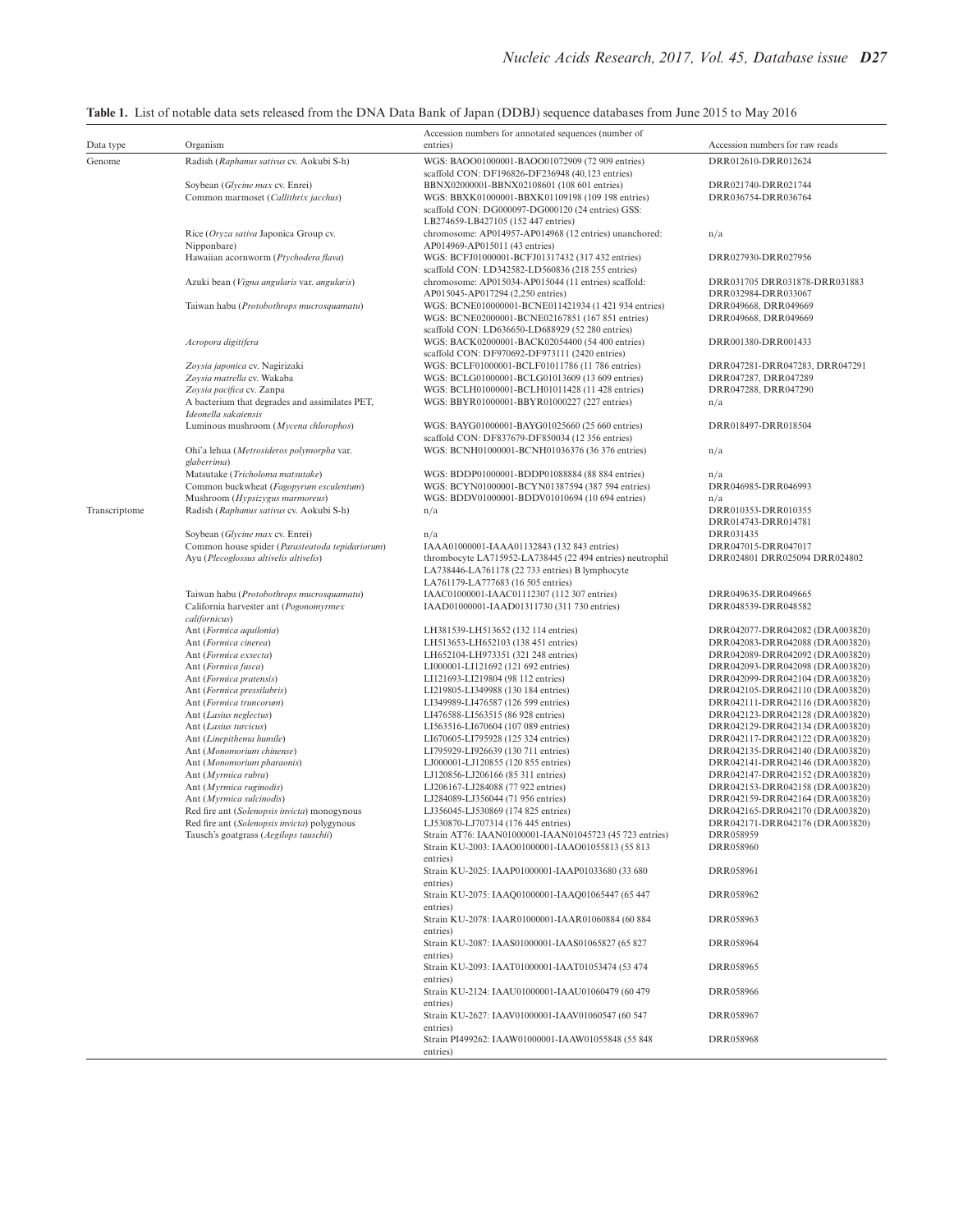*novo* assembly of sequencing reads: two medium nodes, each with 2 TB of memory (HP DL980G7: Intel Xeon E7-4870 160 cores 1.22 Tflops in total), and one fat node with 10 TB of memory (SGI UV1000: Intel Xeon E7-8837 762 cores, 8.17 Tflops). In the general-purpose thin calculation nodes, 64 thin nodes contain NVIDIA Tesla M2090 GPGPU. The Phase 2 incorporates 202 thin nodes, each with 64 GB of memory (Intel Xeon E5-2680v2 4040 cores, 90 Tflops in total) and eight medium nodes (identical to Phase 1).

The calculation nodes in each system are interconnected with InfiniBand (QDR in Phase 1 and FDR in Phase 2) by a complete bisection fat-tree topology. To support massive I/O in the big-data analysis, the NIG supercomputer is equipped with 7 PB of the Lustre parallel distributed file system [\(http://www.lustre.org\)](http://www.lustre.org). The 5.5 PB MAID system is used for archiving of the Sequence Read Archive data, including the DRA and JGA [\(11\)](#page-5-0). The number of NIG Supercomputer users increased from 2016 in 1 June 2015 to 2532 by 31 May 2016. The criteria for issuing a user login [account are shown on the web page \(https://sc.ddbj.nig.ac.](https://sc.ddbj.nig.ac.jp/index.php/en/criteria-for-issuing-user-login-accounts) jp/index.php/en/criteria-for-issuing-user-login-accounts).

*Supported analytical tools and public datasets in the NIG Supercomputer.* Many popular bioinformatics tools and libraries were installed in the system for the convenience of the login users of the NIG supercomputer, as listed on [the NIG supercomputer home page \(http://sc.ddbj.nig.ac.](http://sc.ddbj.nig.ac.jp/index.php/ja-avail-oss) jp/index.php/ja-avail-oss). To help reproduce previously executed analysis flow, different versions of the analytical tools are installed in different directory paths. Pre-installed datasets in the NIG supercomputer for those analytical [tools are listed on the web page \(http://sc.ddbj.nig.ac.jp/](http://sc.ddbj.nig.ac.jp/index.php/ja-availavle-dbs) index.php/ja-availavle-dbs).

*Web BLAST, ClustalW, VecScreen, ARSA and Web API for Bioinformatics (WABI).* The DDBJ Center has provided the Web BLAST  $(22)$ , ClustalW  $(23,24)$  and VecScreen [\(http://www.ncbi.nlm.nih.gov/tools/vecscreen/univec\)](http://www.ncbi.nlm.nih.gov/tools/vecscreen/univec) services, which receive requests from web interfaces. The DDBJ Center also provides the Web API for Bioinformatics (WABI) [\(25–27\)](#page-5-0) for large scale data analysis and the RESTful Web API service that can process requests from computer programs. The WABI service includes BLAST, VecScreen, ClustalW, MAFFT [\(28,29\)](#page-5-0), getentry data retrieval system via accession numbers and the ARSA keyword search system for the DDBJ flat files [\(14\)](#page-5-0). The WABI service recently incorporated a new feature of MAFFT version 7 (–add, –addfragments, –addprofile, and –addfull options), which allow the addition of unaligned sequences into an existing alignment [\(29\)](#page-5-0).

*TXSearch to retrieve NCBI taxonomy index.* TXSearch [\(http://ddbj.nig.ac.jp/tx](http://ddbj.nig.ac.jp/tx_search/) search/) is an NCBI Taxonomy browsing system in the DDBJ. This browsing system allows data submitters to find authentic scientific names used in the INSDC for the purpose of vocabulary control. Due to the replacement of the NIG supercomputer in 2012, we re-implemented most of our services on open source middleware for accommodation on the new system. The TXSearch system was built on the Apache Solr full text search system and MySQL. The RESTful Web API service

is also provided. The data in the TXSearch are updated on a daily basis by downloading the NCBI Taxonomy database [\(](ftp://ftp.ncbi.nih.gov/pub/taxonomy)[30](#page-5-0)[\) from the NCBI FTP site \(ftp://ftp.ncbi.nih.gov/pub/](ftp://ftp.ncbi.nih.gov/pub/taxonomy) taxonomy). Currently, viral records of TXSearch contain links to records of Virus Taxonomy: 2015 Release [\(31\)](#page-5-0), released from the International Committee on the Taxonomy of Viruses (ICTV [http://www.ictvonline.org/\)](http://www.ictvonline.org/) as shown in Figure [1.](#page-4-0)

*A virtual machine image for the DDBJ Pipeline.* The DDBJ Read Annotation Pipeline (DDBJ Pipeline, http://p.ddbj. [nig.ac.jp\) is a high-throughput web annotation system of](http://p.ddbj.nig.ac.jp) next-generation sequencing reads running on the NIG supercomputer [\(32\)](#page-6-0). The pipeline's basic component facilitates reference genome mapping and *de novo* assembly, and subsequent components such as structural and functional annotation analyses with a Galaxy interface [\(33\)](#page-6-0). During 2016, the subsequent component of DDBJ Pipeline was moved from a web service on the NIG supercomputer to a software distribution service for both the local Oracle VirtualBox and Pitagora-Galaxy community web server [\(http://www.pitagora-galaxy.org/\)](http://www.pitagora-galaxy.org/) organized by Dr Ryota Yamanaka. Users are required to operate the virtual machine on their own local environment or flexible cloud computing environment. Thus, computational resources in the NIG supercomputer for the DDBJ Pipeline service was concentrated from both basic and succeeding components into only the basic component, which often requires heavy memory usages and comprises time intensive tasks.

*Semantic Representation of DDBJ Annotated Sequence Records.* To improve reusability of the sequence annotation data, we have developed a system to make the DDBJ records into the Resource Description Framework (RDF) version in collaboration with DBCLS [\(11,](#page-5-0)[34,35\)](#page-6-0). To semantically represent the DDBJ nucleotide sequence annotation, we have developed a DDBJ taxonomy ontology for describing taxonomic information of the source organism and a DDBJ annotated nucleotide sequence ontology for describing metadata such as submitters and references, and biological feature annotations [\(http://ddbj.nig.ac.jp/ontologies/\)](http://ddbj.nig.ac.jp/ontologies/). Besides semantic information based on those ontologies, the RDF dataset contains the semantic relations expressed using FALDO ontology [\(36\)](#page-6-0), Semanticscience Integrated Ontology [\(37\)](#page-6-0), Sequence Ontology [\(38\)](#page-6-0) and Relation Ontology [\(39\)](#page-6-0) for illustrating all the information in the existing DDBJ entries and INSDC resources. The RDF version of the DDBJ annotated sequence records are available at the DDBJ FTP site [\(ftp://ftp.ddbj.nig.ac.jp/rdf/\)](ftp://ftp.ddbj.nig.ac.jp/rdf/).

## **FUTURE DIRECTION**

In the present report, we introduced updates of the DDBJ datasets, data submissions, and analytical systems during the past year. We plan to develop a unified submission portal for all database systems, along with a semi-automatic annotation and curation system. The key technology is RDF, and the effort to translate DDBJ sequence records into RDF is under way.

The current focuses at DDBJ Center are as follows: (i) improved network security and data management for JGA;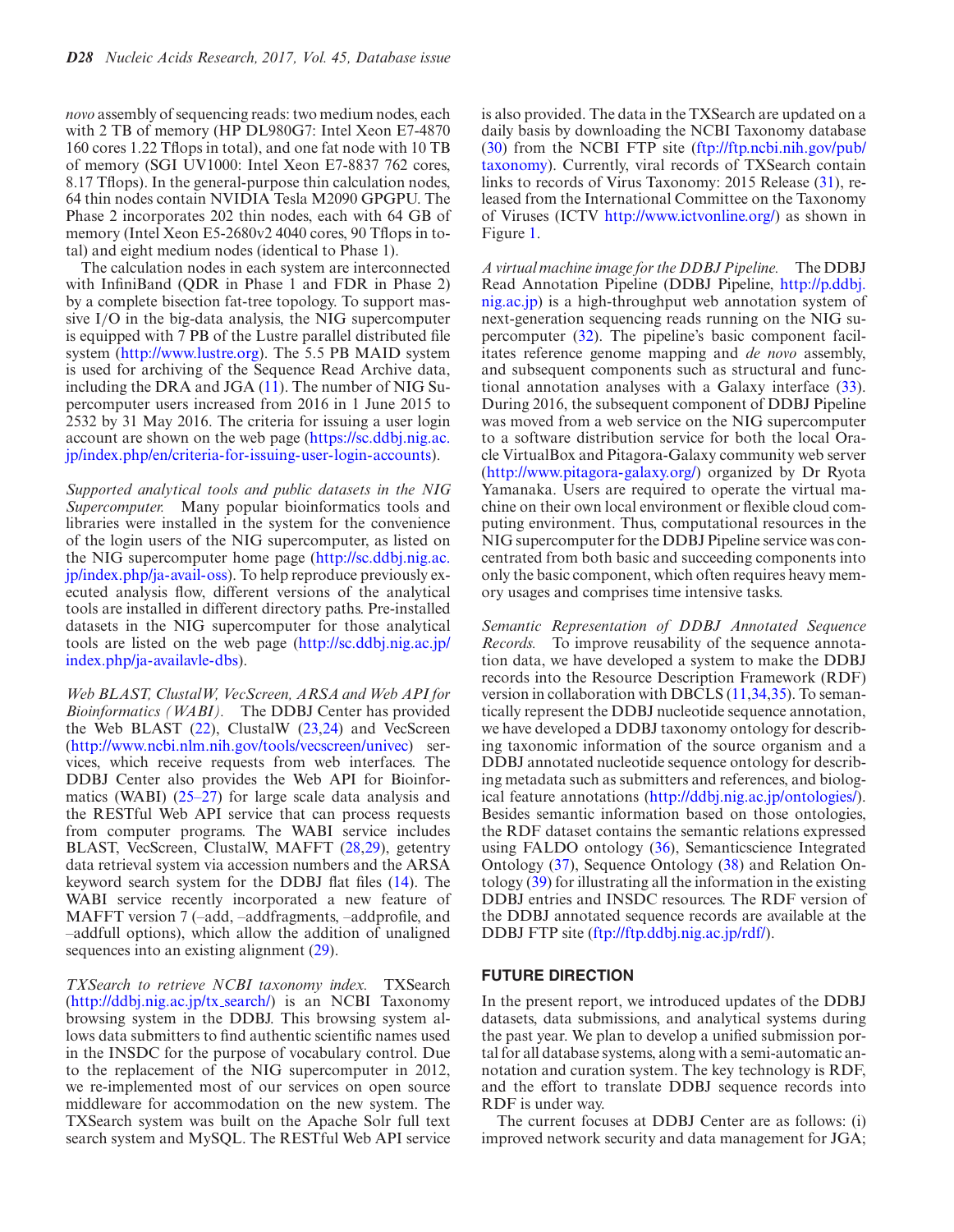<span id="page-4-0"></span>

**Figure 1.** Improvement to link ICTV records on the viral taxonomic records of TXSearch tool. (**A**) Schematic diagram of data flow to insert links to ICTV records into NCBI Taxonomy records. (**B**) Screenshot of a viral record on TXSearch tool. The red arrow shows a link to the ICTV record.

(ii) virtualization of computing infrastructure for better development and analysis on the HPC environment and (iii) restructuring of data processes for updating INSDC databases. In addition, to enhance research productivity on the NIG supercomputer, we are constructing an experimental system to enable not only the operation of HPC oriented software systems (MPI, grid engine) and big-data oriented systems (Spark, YARN) but also the operation of Linux containers (Docker etc.) which allow users to build, re-distribute, and run a set of analysis programs in various kinds of calculation environments.

# **ACKNOWLEDGEMENTS**

We gratefully acknowledge the support of Koji Watanabe, Chiharu Kawagoe, and all members of DDBJ Center for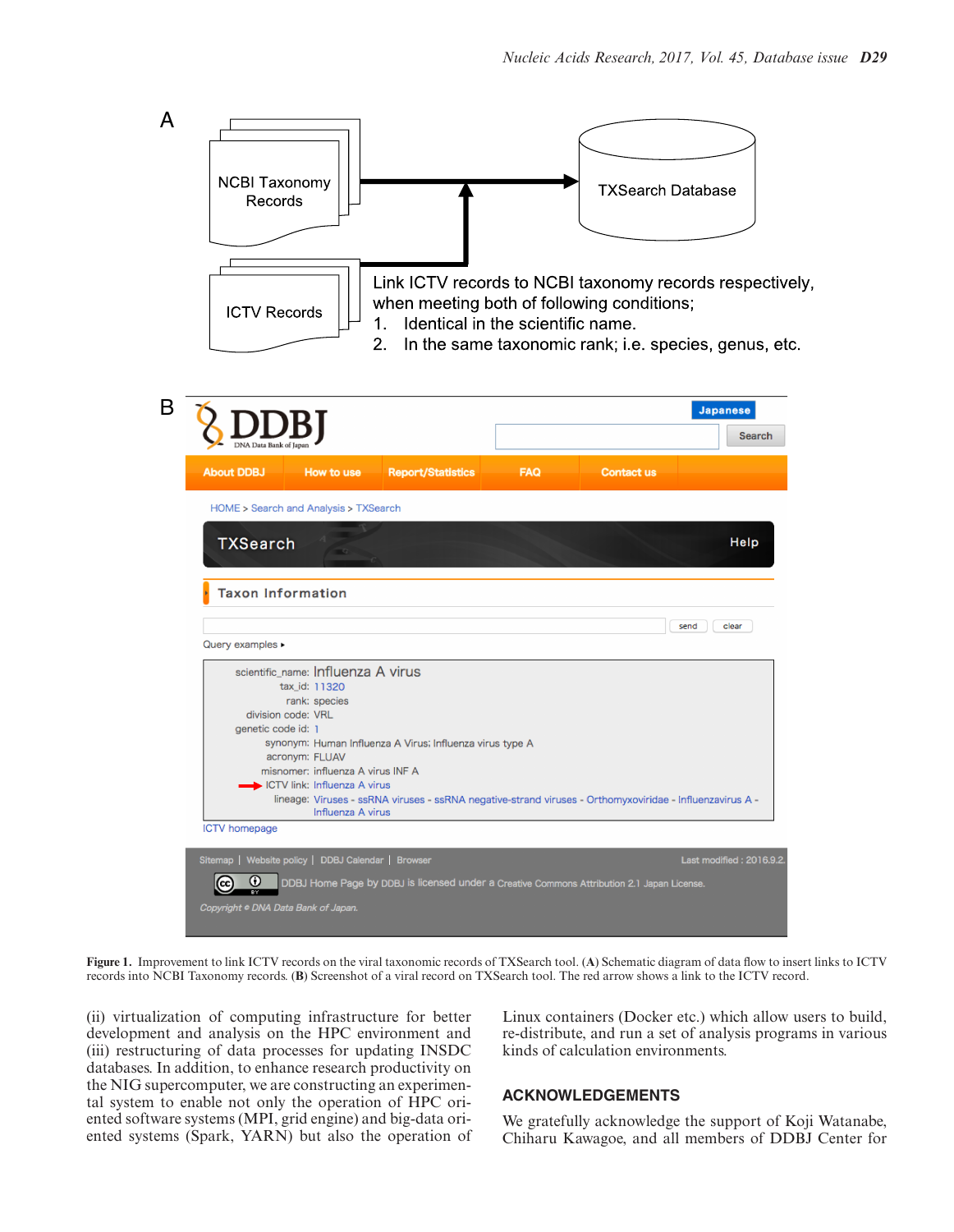<span id="page-5-0"></span>their assistance in data collection, annotation, release and software development. We are thankful to Mari T. Minowa, Minae Kawashima, Kazunori Miyazaki and Nobutaka Mitsuhashi of NBDC as collaborators of the JGA project; Yasuhiro Tanizawa, Takako Mochizuki, Shota Morizaki for the DDBJ Pipeline updates; Tazro Ohta of DBCLS and Ryota Yamanaka of Oracle Corporation Japan for the virtual machine collaboration; Jerven Bolleman of UniProt; MicrobeDB.jp project members; Norio Kobayashi and Hiroshi Masuya of RIKEN BRC Institute; and domestic Bio-Hackathon organizers of DBCLS for development of RDF applications. We also would like to thank Kento Aida, Shigetoshi Yokoyama, Nobuyoshi Masatani of National Institute of Information and Shinichi Miura and Satoshi Matsuoka of Tokyo Institute of Technology for the computational infrastructure of the NIG supercomputer.

## **FUNDING**

Ministry of Education, Culture, Sports, Science and Technology of Japan (MEXT) via a management Expense grant for Inter-University Research Institute Corporation (to DDBJ); Grant-in-Aid for Scientific Research on Innovative Areas (Genome Science) (to DDBJ, DRA); JGA has been supported by NBDC of Japan Science and Technology Agency (JST). Funding for open access charge: MEXT management expense grant to DDBJ.

*Conflict of interest statement.* None declared.

#### **REFERENCES**

- 1. Mashima,J., Kodama,Y., Kosuge,T., Fujisawa,T., Katayama,T., Nagasaki,H., Okuda,Y., Kaminuma,E., Ogasawara,O., Okubo,K. *et al.* (2016) DNA data bank of Japan (DDBJ) progress report. *Nucleic Acids Res.*, **44**, D51–D57.
- 2. Clark,K., Karsch-Mizrachi,I., Lipman,D.J., Ostell,J. and Sayers,E.W. (2016) GenBank. *Nucleic Acids Res.*, **44**, D67–D72.
- 3. Gibson, R., Alako, B., Amid, C., Cerdeño-Tárraga, A., Cleland, I., Goodgame,N., Hoopen,P.T., Jayathilaka,S., Kay,S., Leinonen,R. *et al.* (2016) Biocuration of functional annotation at the European nucleotide archive. *Nucleic Acids Res.*, **44**, D58–D66.
- 4. Cochrane,G., Karsch-Mizrachi,I. and Takagi,T. (2016) The International Nucleotide Sequence Database Collaboration. *Nucleic Acids Res.*, **44**, D48–D50.
- 5. Kosuge,T., Mashima,J., Kodama,Y., Fujisawa,T., Kaminuma,E., Ogasawara,O., Okubo,K., Takagi,T. and Nakamura,Y. (2014) DDBJ progress report: a new submission system for leading to a correct annotation. *Nucleic Acids Res.*, **42**, D44–D49.
- 6. Kodama,Y., Shumway,M. and Leinonen,R. (2012) The sequence read archive: explosive growth of sequencing data. *Nucleic Acids Res.*, **40**, D54–D56.
- 7. Federhen,S., Clark,K., Barrett,T., Parkinson,H., Ostell,J., Kodama,Y., Mashima,J., Nakamura,Y., Cochrane,G. and Karsch-Mizrachi,I. (2014) Toward richer metadata for microbial sequences: replacing strain-level NCBI taxonomy taxids with BioProject, BioSample and Assembly records. *Stand. Genomic Sci.*, **9**, 1275–1277.
- 8. Brunak,S., Danchin,A., Hattori,M., Nakamura,H., Shinozaki,K., Matise,T. and Preuss,D. (2002) Nucleotide sequence database policies. *Science*, **298**, 1333.
- 9. Salzberg,S.L. (2016) Reminder to deposit DNA sequences. *Nature* **533**, 179.
- 10. Blaxter,M., Danchin,A., Savakis,B., Fukami-kobayashi,K., Kurokawa,K., Sugano,S., Roberts,R.J., Salzberg,S.L. and Wu,C. (2016) Reminder to deposit DNA sequences. *Science* **352**, 780.
- 11. Kodama,Y., Mashima,J., Kosuge,T., Katayama,T., Fujisawa,T., Kaminuma,E., Ogasawara,O., Okubo,K., Takagi,T. and Nakamura,Y. (2015) The DDBJ Japanese Genotype-phenotype

Archive for genetic and phenotypic human data. *Nucleic Acids Res.*, **43**, D18–D22.

- 12. Tryka,K.A., Hao,L., Sturcke,A., Jin,Y., Wang,Z.Y., Ziyabari,L., Lee, M., Popova, N., Sharopova, N., Kimura, M. *et al.* (2014) NCBI's database of genotypes and phenotypes: dbGaP. *Nucleic Acids Res.*, **42**, D975–D979.
- 13. Lappalainen,I., Almeida-King,J., Kumanduri,V., Senf,A., Spalding,J.D., ur-Rehman,S., Saunders,G., Kandasamy,J., Caccamo,M., Leinonen,R. *et al.* (2015) The European Genome-phenome Archive of human data consented for biomedical research. *Nat. Genet.*, **47**, 692–695.
- 14. Ogasawara,O., Mashima,J., Kodama,Y., Kaminuma,E., Nakamura,Y., Okubo,K. and Takagi,T. (2013) DDBJ new system and service refactoring. *Nucleic Acids Res.*, **41**, D25–D29.
- 15. Cochrane,G., Bates,K., Apweiler,R., Tateno,Y., Mashima,J., Kosuge,T., Karsch-Mizrachi,I., Schafer,S. and Fetchko,M. (2006) Evidence standards in experimental and inferential INSDC Third Party Annotation data. *OMICS*, **10**, 105–113.
- 16. Kawahara,Y., de la Bastide,M., Hamilton,J.P., Kanamori,H., McCombie,W.R., Ouyang,S., Schwartz,D.C., Tanaka,T., Wu,J., Zhou,S. *et al.* (2013) Improvement of the *Oryzasativa* Nipponbare reference genome using next generation sequence and optical map data. *Rice* **6**, 4
- 17. Sakai,H., Lee,S.S., Tanaka,T., Numa,H., Kim,J., Kawahara,Y., Wakimoto,H., Yang,C.C., Iwamoto,M., Abe,T. *et al.* (2013) Rice Annotation Project Database (RAP-DB): an integrative and interactive database for rice genomics. *Plant Cell Physiol*. **54**, e6.
- 18. Umemura,S., Mimaki,S., Makinoshima,H., Tada,S., Ishii,G., Ohmatsu,H., Niho,S., Yoh,K., Matsumoto,S., Takahashi,A. *et al.* (2014) Therapeutic priority of the PI3K/AKT/mTOR pathway in small cell lung cancers as revealed by a comprehensive genomic analysis. *J. Thorac. Oncol.*, **9**, 1324–1331.
- 19. Yasuda,T., Tsuzuki,S., Kawazu,M., Hayakawa,F., Kojima,S., Ueno,T., Imoto,N., Kohsaka,S., Kunita,A., Doi,K. *et al.* (2016) Recurrent DUX4 fusions in B cell acute lymphoblastic leukemia of adolescents and young adults. *Nat. Genet.*, **48**, 569–574.
- 20. Iwatsubo,T. (2010) Japanese Alzheimer's Disease Neuroimaging Initiative: present status and future. *Alzheimers. Dement.*, **6**, 297–299.
- 21. Sugawara,H., Miyazaki,S., Gojobori,T. and Tateno,Y. (1999) DNA Data Bank of Japan dealing with large-scale data submission. *Nucleic Acids Res.*, **27**, 25–28.
- 22. Altschul,S.F., Madden,T.L., Schaffer,A.A., Zhang,J., Zhang,Z., ¨ Miller,W. and Lipman,D.J. (1997) Gapped BLAST and PSI-BLAST: a new generation of protein database search programs. *Nucleic Acids Res*., **25**, 3389–3402.
- 23. Thompson,J.D., Higgins,D.G. and Gibson,T.J. (1994) CLUSTAL W: improving the sensitivity of progressive multiple sequence alignment through sequence weighting, position-specific gap penalties and weight matrix choice. *Nucleic Acids Res.*, **22**, 4673–4680.
- 24. Larkin,M.A., Blackshields,G., Brown,N.P., Chenna,R., McGettigan,P.A., McWilliam,H., Valentin,F., Wallace,I.M., Wilm,A., Lopez,R. *et al.* (2007) Clustal W and Clustal X version 2.0. *Bioinformatics*, **23**, 2947–2948.
- 25. Sugawara,H. and Miyazaki,S. (2003) Biological SOAP servers and web services provided by the public sequence data bank. *Nucleic Acids Res.*, **31**, 3836–3839.
- 26. Miyazaki,S., Sugawara,H., Ikeo,K., Gojobori,T. and Tateno,Y. (2004) DDBJ in the stream of various biological data. *Nucleic Acids Res.*, **32**, D31–D34.
- 27. Kwon,Y., Shigemoto,Y., Kuwana,Y. and Sugawara,H. (2009) Web API for biology with a workflow navigation system. *Nucleic Acids Res.*, **37**, W11–W16.
- 28. Katoh,K., Misawa,K., Kuma,K. and Miyata,T. (2002) MAFFT: a novel method for rapid multiple sequence alignment based on fast Fourier transform. *Nucleic Acids Res.*, **30**, 3059–3066.
- 29. Katoh,K. and Standrey,D.M. (2013) MAFFT multiple sequence alignment software version 7: improvements in performance and usability. *Mol. Biol. Evol.*, **30**, 772–780.
- 30. Federhen,S. (2012) The NCBI Taxonomy database. *Nucleic Acids Res.*, **40**, D136–D143.
- 31. Adams,M.J., Lefkowitz,E.J., King,A.M., Harrach,B., Harrison,R.L., Knowles,N.J., Kropinski,A.M., Krupovic,M., Kuhn,J.H., Mushegian,A.R. *et al.* (2016) Ratification vote on taxonomic